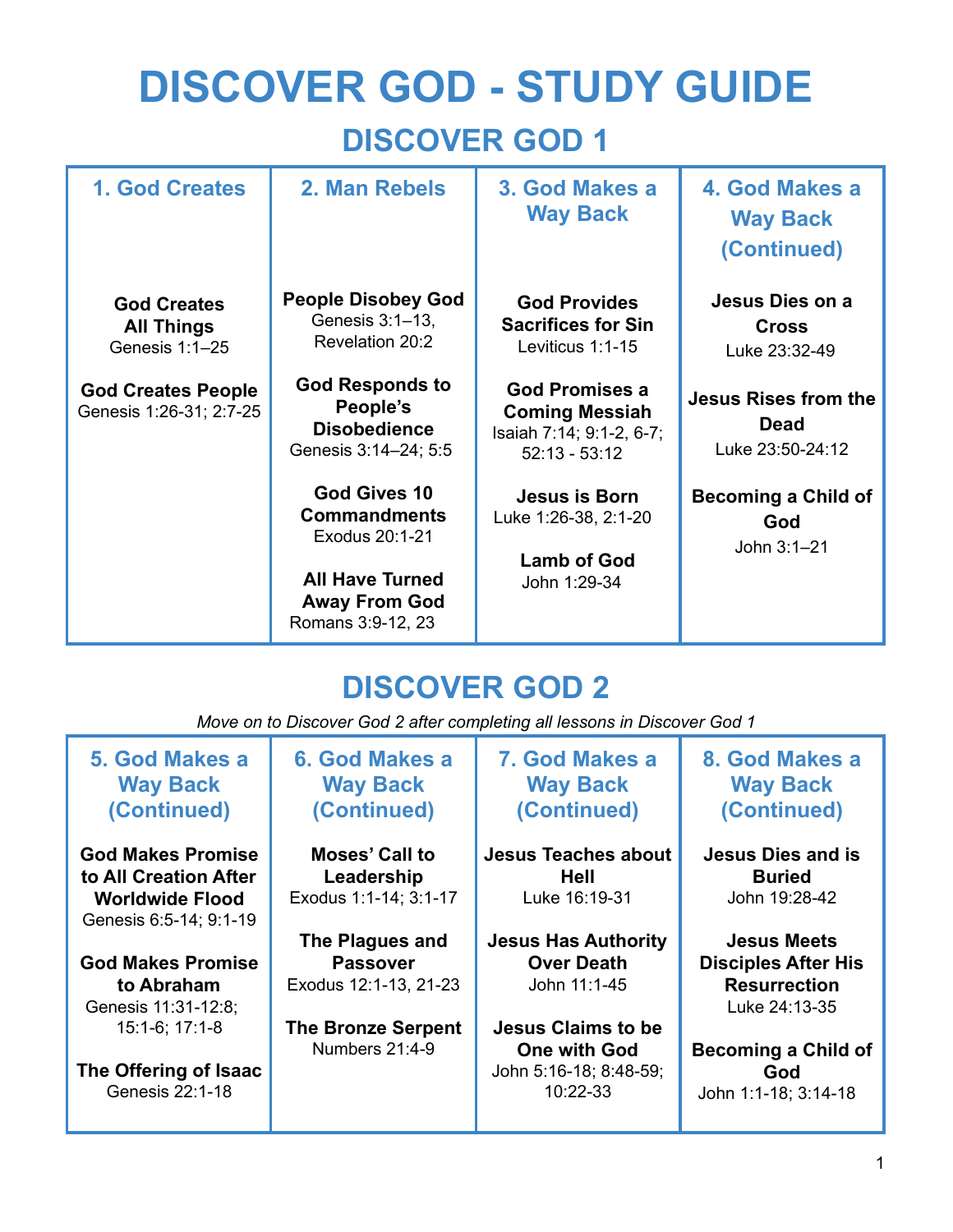## **STUDY OVERVIEW**

## **Read The Passage**

Read the Bible passages for the lesson out loud.

Have someone tell the story in their own words.

## **Discover God's Word**

What does this passage teach us about… ...God? ...people?

Is there a command to obey, an example to follow or a sin to avoid in this passage?

## **Key Discoveries**

Don't repeat any of the Key Discoveries already discussed in the previous step.

When looking at Key Discoveries, read the verses again to understand where the answer came from.

God's Word is the authority, not this study tool.

## **Apply God's Word**

What truth is your main takeaway? What makes this important to you?

How does this affect what you believe?

Who can you tell what you learned?

Pray: 1. For each other's needs 2.That God will help you believe and apply what you learned and share it with others.

Set a time to meet again.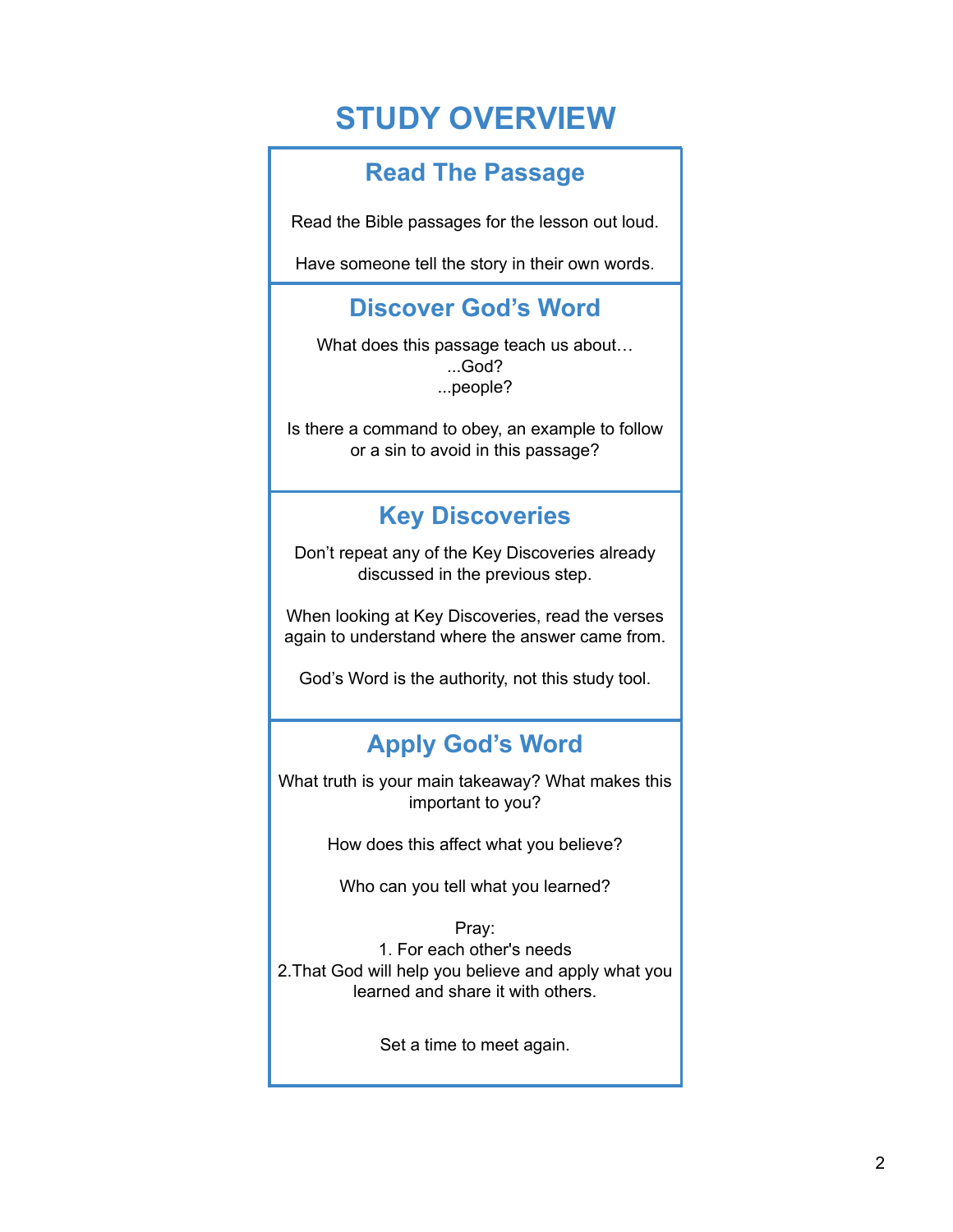## **DISCOVER GOD 1 - KEY DISCOVERIES**

*"If you seek him, he will be found by you." 1 Chronicles 28:9*

## **DON'T HAVE A BIBLE?**



● You can download the ESV Bible for free on most phones from the app store.

## **1. God Creates**

#### **God Creates All Things**

#### **Genesis 1:1–25**

#### **Key Discoveries:**

- ❏ How many gods are there? (vs. 1)
- ❏ Who created God? (vs. 1, see Psalm 90:2)

#### **God Creates People Genesis 1:26-31; 2:7-25**

#### **Key Discoveries:**

- ❏ How long did God take to create the world? (vs. 31)
- ❏ Were people created or did they evolve? (vs. 27)
- ❏ How was mankind different from the other creatures? (vs. 27)
- ❏ What role did God give man? (vs. 28)
- ❏ How did God create Adam? (vs. 7)
- ❏ What did God tell Adam not to do? (vs. 17)
- ❏ What was the punishment for not obeying God? (vs. 17)

## **2. Man Rebels**

#### **People Disobey God**

#### **Genesis 3:1–13**

#### **Key Discoveries:**

- ❏ Who was the serpent in Genesis 3? *(See also Revelation 20:2)*
- ❏ What part of Satan's answer is a lie? (vs. 4)
- ❏ Did Adam & Eve obey or disobey God? (vs. 6)

❏ What showed that they had been separated from God? (spiritual death) (vs. 7, 8, 11)

#### **God Responds to People's Disobedience Genesis 3:14–24; 5:5**

#### **Key Discoveries:**

- ❏ What promise does God make about a future offspring (seed) of the woman? (vs. 15)
- ❏ How would the offspring of the woman be injured? (vs. 15)
- ❏ What is different about these two injuries?
- ❏ What was different about how Adam & Eve covered themselves and how God covered them? (vs. 7, 21)
- ❏ What had to happen for God to make coverings from an animal skin? (vs. 21)
- ❏ God had said "in the day that you eat of it you shall surely die". Why did Adam and Eve not die on that day?
- ❏ Why did God send man out of the garden of Eden? (vs. 22)
- ❏ What other penalty did Adam have? (vs. 5:5)

#### **God Gives 10 Commandments Exodus 20:1-21**

#### **Key Discoveries:**

- ❏ What do these 10 laws teach us about God?
- ❏ What is sin? (vs. 20)
- ❏ How many laws would a person need to disobey to be guilty of sin?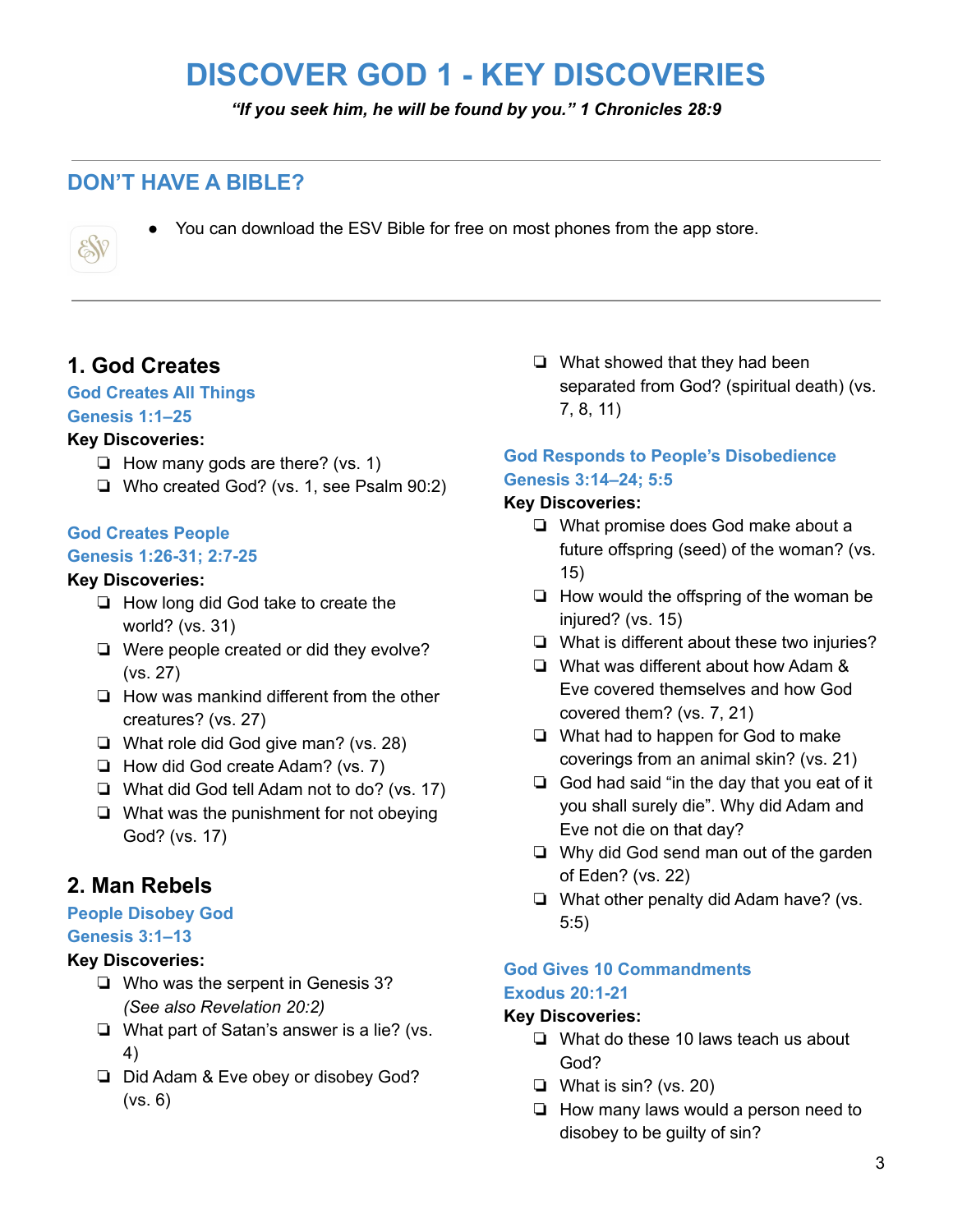#### **All Have Turned Away From God Romans 3:9-12, 23**

#### **Key Discoveries:**

❏ Does anyone perfectly obey God's law? (vs. 23)

## **3. God Makes a Way Back**

#### **God Provides Sacrifices for Sin Leviticus 1:1-15**

#### **Key Discoveries:**

- ❏ What kind of animals could be sacrificed? (vs. 3, 10, 14)
- ❏ If the offering was a bull, goat or lamb, what should it be? (vs. 3, 10)
- ❏ What did laying their hands on the animal mean? (vs. 4)
- ❏ What do sacrifices teach us about the punishment for sin? (vs. 5, 11, 15)

#### **God Promises a Coming Messiah Isaiah 7:14; 9:1-2, 6-7; 52:13 - 53:12**

#### **Key Discoveries:**

- ❏ What is similar about the promises in Isaiah 7:14 and Genesis 3:15?
- ❏ Where would the Messiah come from? (vs. 9:1)
- ❏ What would this Messiah child be called? (vs. 9:6)
- ❏ Whose throne would the Messiah rule from? (vs. 9:7)
- ❏ Whose sins would this Messiah carry? His or ours? (vs. 53:4-6, 12)
- ❏ What kind of animal is the Messiah compared to? (vs. 53:7)
- ❏ *What is the result of the Messiah's death? (vs. 53:10, 11)*

#### **Jesus is Born**

#### **Luke 1:26-38, 2:1-20**

#### **Key Discoveries:**

- ❏ Would the child have a human father? (vs. 1:34-35)
- ❏ What area was Mary from? (vs. 1:26)
- ❏ Through Mary, who would this child be a descendant of? (vs. 1:32)

❏ How was Jesus described by the angel? (vs. 2:11)

#### **Lamb of God**

#### **John 1:29-34**

#### **Key Discoveries:**

- ❏ What does John the Baptist call Jesus? (vs. 29)
- ❏ What would the Lamb of God do? (vs. 29)
- ❏ Who is Jesus' father? (vs. 34)

## **4. God Makes a Way Back (Continued)**

### **Jesus Dies on a Cross**

## **Luke 23:32-49**

#### **Key Discoveries:**

- ❏ What do we learn about the second thief?
- ❏ What does Jesus promise? (vs. 43)
- ❏ What did the Roman centurion say after Jesus died? (vs. 47)

#### **Jesus Rises from the Dead Luke 23:50-24:12**

#### **Key Discoveries:**

❏ What showed that Jesus was not in the tomb?

*(vs. 24:2-3, 6-7, 12)*

#### **Becoming a Child of God John 3:1–21**

#### **Key Discoveries:**

- ❏ How can someone enter the kingdom of God? (vs. 3)
- ❏ Is being born again a physical birth or a spiritual birth? (vs. 5)
- ❏ Why did God give his Son? (vs. 16)
- ❏ How does someone escape punishment and receive eternal life? (vs. 16)
- ❏ What did God send his Son to do? (vs. 17)
- ❏ What happens to those who believe in the Son? (vs. 18)
- ❏ What happens to those who do not believe in the Son? (vs. 18)
- ❏ Is belief a work that we do? (vs. 15)
- ❏ Are you one who "believes" or one who "does not believe"?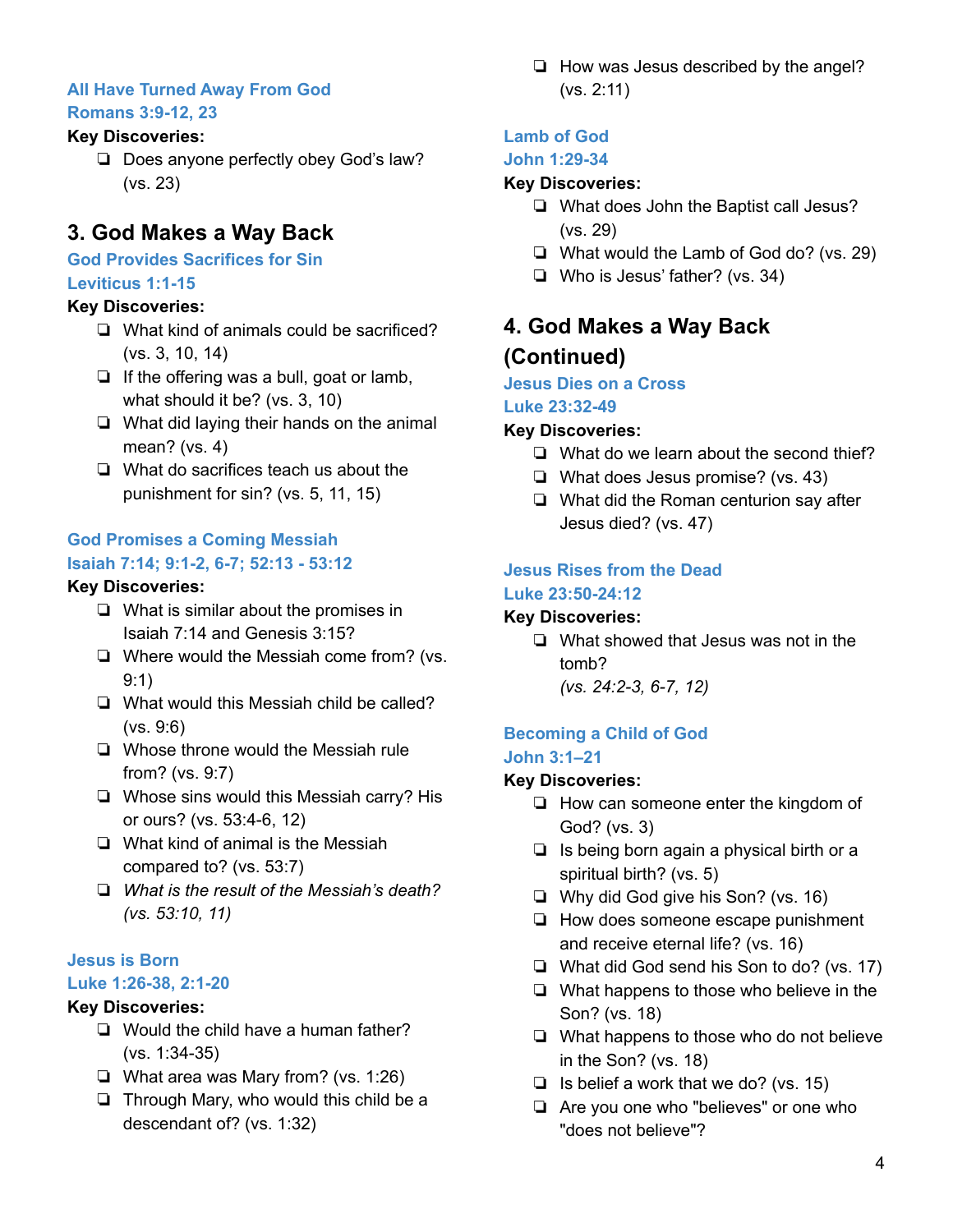❏ If your answer was one who does not believe, is that where you want to be? *If no, I would encourage you with the following:*

#### **If God is leading you to believe:**

- Talk to God today. (Pray)
- Confess your sins to Him.
- Trust (believe) in the death of Jesus to pay for your sins, (not any of your good works).
- See Jesus' promise: John 11:25-26
- Remember that the act of praying a prayer does not save us. It is by faith in the power of Jesus to save us. *"For by grace you have been saved through faith. And this is not your own doing; it*

*is the gift of God, not a result of works, so that no one may boast."* Ephesians 2:8-9

● Get connected to a local church that teaches the Bible

#### **If you are still not sure:**

- Keep praying. Ask God to help you understand.
- Find a Christian that can help explain more of the Bible to you.
- Continue reading the Bible and go through "Discover God 2".
- Watch this 2-minute video (or read "THE 3 CIRCLES" on page 11): <https://farran.abwe.org/hope.html>

## **DISCOVER GOD 2 - KEY DISCOVERIES**

## **5. God Makes a Way Back (Continued)**

#### **God Makes Promise to All Creation After Worldwide Flood**

#### **Genesis 6:5-14; 9:1-19**

#### **Key Discoveries:**

- ❏ Why did God cause the flood? *(vs. 6:5)*
- ❏ How was Noah different from other people? (vs. 6:9)
- ❏ How large was the flood? (vs. 9:11, 15)
- ❏ What was the sign of God's covenant to not flood the whole earth again? (vs. 9:12-16)

#### **God Makes Promise to Abraham Genesis 11:31-12:8; 15:1-6; 17:1-8**

#### **Key Discoveries:**

- ❏ What did God promise Abraham that could affect us today? (vs. 12:3)
- ❏ What needed to happen to fulfill this promise? (vs. 5:4)
- ❏ Why did God count Abraham as righteous? (vs. 15:6)
- ❏ What other promises did God give Abraham about his descendants? *(vs. 17:2, 4-6, 8)*

#### **Offering of Isaac Genesis 22:1-18**

#### **Key Discoveries:**

- ❏ What did God's test prove about Abraham? (vs. 12)
- ❏ What did Abraham believe would happen, even if he sacrificed Isaac? *(vs. 5, see also Hebrews 11:17-19)*

### **6. God Makes a Way Back (Continued)**

**Moses' Call to Leadership Exodus 1:1-14; 3:1-17**

#### **Key Discoveries:**

❏ How did the people of Israel, Abraham's descendants, grow? (vs. 1:7)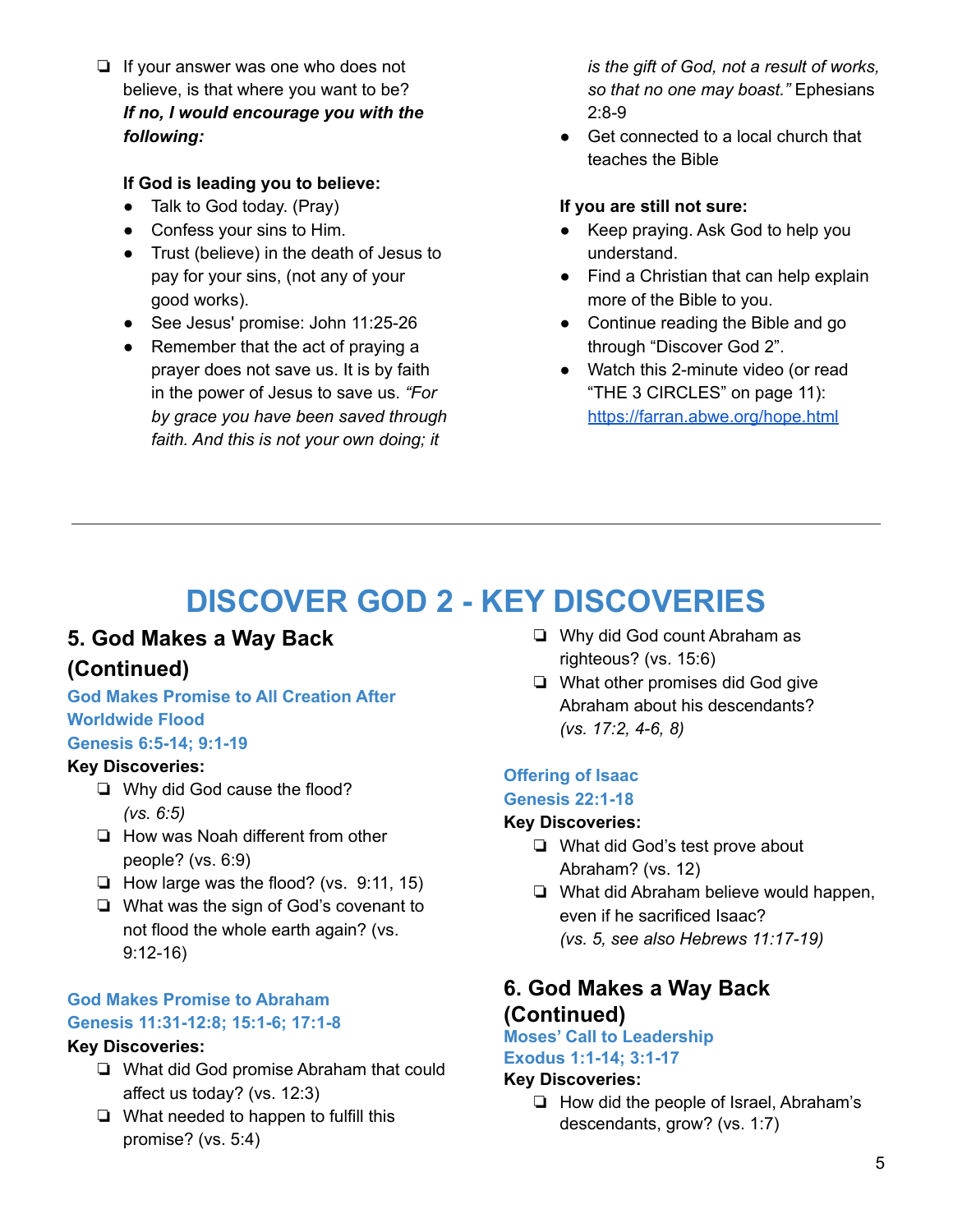- ❏ What happened to the people of Israel? (vs. 1:11-14)
- ❏ What did God ask Moses to do? (vs. 3:10)
- ❏ What did God call the people of Israel? (vs 3:7,10)
- ❏ What does God's name reveal about himself? (vs. 3:14) *(See also Genesis 1:1, Psalm 90:2)*

#### **The Plagues and Passover**

#### **Exodus 12:1-13, 21-23**

#### **Key Discoveries:**

- ❏ What kind of animal was to be sacrificed? (vs. 12:5)
- ❏ What were they supposed to do with the blood? (vs. 12:7, 22)
- ❏ What sign caused God to pass over a home without a plague? (vs. 12:12-13, 23)
- ❏ When a person obeyed God and put blood around their door, what did it prove that they believed about God?

#### **The Bronze Serpent Numbers 21:4-9**

#### **Key Discoveries:**

- ❏ How did the people sin against God? (vs. 4-5)
- ❏ What was the punishment? (vs. 6)
- ❏ If they were bitten, how could they be saved from death? (vs. 9)
- ❏ When a person looked at the bronze serpent, what did it prove that they believed about God?

#### **7. God Makes a Way Back (Continued)**

#### **Jesus Teaches about Hell Luke 16:19-31**

#### **Key Discoveries:**

- ❏ How did Jesus describe Hell? (vs. 23-25, 28)
- ❏ Can people escape Hell? (vs. 26) *(See also Matthew 25:41)*
- ❏ How can people avoid going to Hell? (vs. 29-30)

#### **Jesus Has Authority Over Death John 11:1-45**

#### **Key Discoveries:**

- ❏ Why did God allow Lazarus to become sick? (vs. 4)
- ❏ How long had Lazarus been dead when Jesus arrived? (vs. 17)
- ❏ What did Jesus teach about those who believe in him? (vs. 25-26)
- ❏ What did Martha believe about Jesus? (vs. 27)
- ❏ How did many people respond? (vs. 45)

#### **Jesus Claims to be One with God John 5:16-18; 8:48-59; 10:22-33**

#### **Key Discoveries:**

- ❏ What did Jesus claim in John 5:18?
- ❏ What name does Jesus refer to himself by? (vs. 8:58)
	- *(See also Exodus 3:14)*
- ❏ Why did the Jews (another name for the people of Israel) want to stone Jesus to death? (vs. 30, 33)

### **8. God Makes a Way Back (Continued)**

#### **Jesus Dies and is Buried John 19:28-42**

#### **Key Discoveries:**

- ❏ What does the phrase "to fulfill the Scripture" mean? (vs. 28. See also vs. 36-37)
- ❏ Why was it important that Jesus "fulfill the Scripture"?
- ❏ Why were there so many prophecies about the promised Savior?
- ❏ How was Jesus' death like the passover lamb in Exodus 12:46? (vs. 36)

#### **Jesus Meets Disciples After His Resurrection Luke 24:13-35**

#### **Key Discoveries:**

- ❏ Why did the two disciples not recognize Jesus at first? (vs. 16)
- ❏ What did Jesus say about his death? (vs. 26)
- ❏ How did Jesus explain the reason he died?
- ❏ Why is it important that Jesus used Bible prophecies to reveal who he was and his